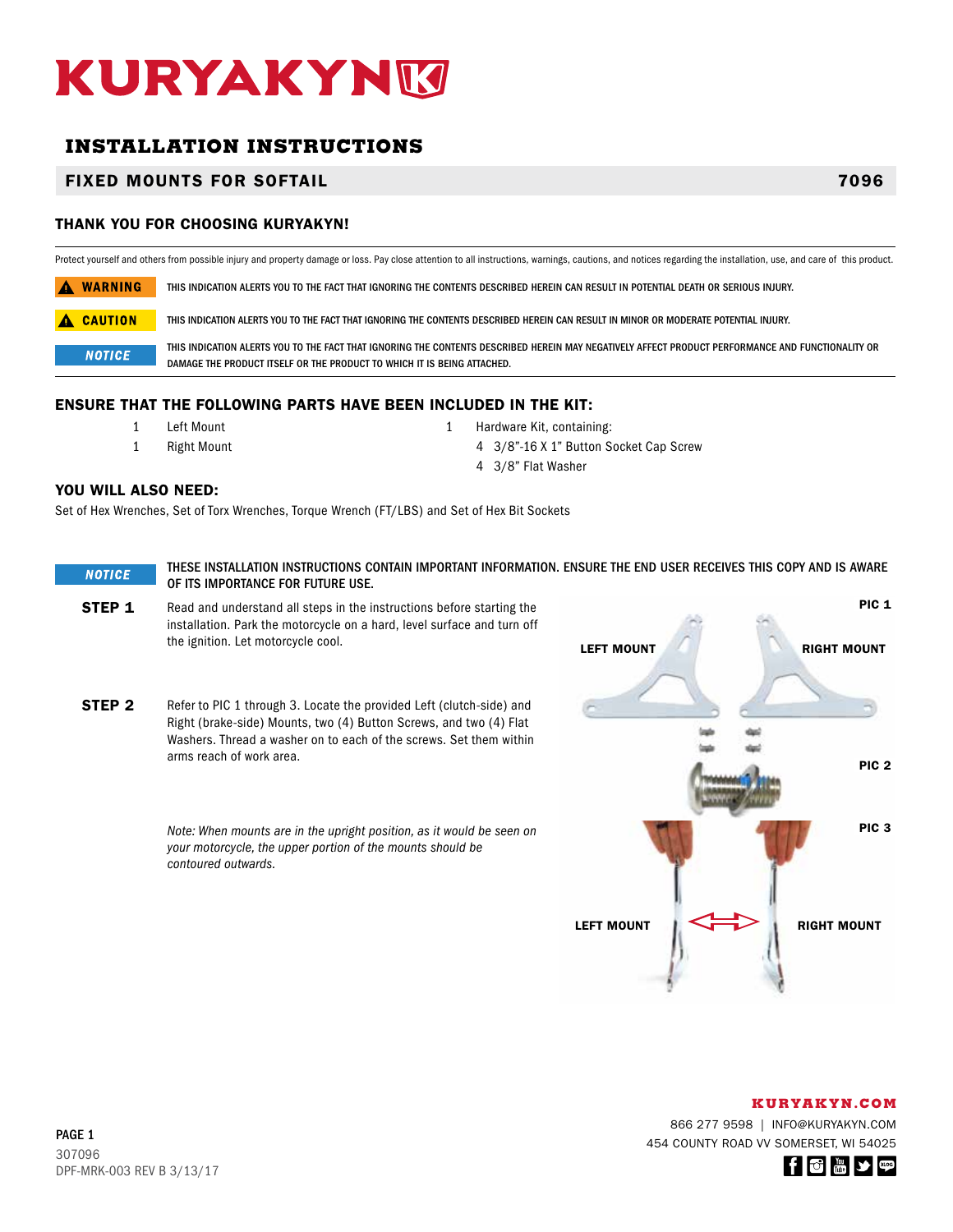# KURYAKYNM

# **INSTALLATION INSTRUCTIONS**

# FIXED MOUNTS FOR SOFTAIL 7096

## -CONTINUED-

- **STEP 3** Remove the sissy bar and/or saddlebags (if equipped) to expose the studs and/or rear fender struts.
- **STEP 4** Refer to PIC 4. Remove the existing rear fender support screws.
- **STEP 5** Refer to PIC 5. Align the mounting holes of the Fixed Mount with the fastener holes on the rear fender support. Insert and fasten the washer/screw combo to the rear fender support. Fully tighten all hardware.

## TORQUE VALUE FOR REAR FENDER SUPPORT SCREW: 12-18 FT-LBS (16.3-24.4 NM)

- **STEP 6** Repeat Steps 3 through 5 for the right (brake-side).
- **STEP 7** Locate Multi-Purpose Backrest (P/N 1660 or 1661 sold separately). Test fit the backrest between the fixed mounts. The Backrest should slide easily between the fixed mounts.
- **STEP 8** Refer to PIC 6 through 8. Install the backrest to the Fixed Mounts by inserting one of the supplied (with the backrest) 5/16"-18 X 7/8" countersunk socket head cap screws through one of the supplied shoulder washers, through the Fixed Mount and threading it to the Driver/Passenger Backrest on each side. Fully tighten hardware. If these fasteners are loosened or removed, see WARNING! below.

TORQUE VALUE FOR BACKREST SCREWS: 15 FT-LBS (20.34 NM)

BOTH PIVOT/HINGE SCREWS MUST HAVE THREADLOCK COMPOUND A WARNING RE-APPLIED AND RE-TORQUED ONCE REMOVED, AFTER INITIAL INSTALLATION. FAILURE TO DO SO MAY RESULT IN UNINTENDED LOOSENING AND MAY CAUSE SERIOUS INJURY OR DEATH. THE FEMALE THREADS IN THE MULTI-PURPOSE BACKREST AND THE THREADS ON THE REMOVED SCREWS WILL NEED TO BE CLEANED TO REMOVE ANY THREADLOCK RESIDUE BEFORE RE-INSERTING. RE-APPLY LOCTITE® THREADLOCK BLUE 242<sup>®</sup> OR EQUIVALENT, AS SHOWN IN PIC 9, RE-TORQUING TO 15 FT-LBS (20.3 NM) USING A TORQUE WRENCH AND 3/16" ALLEN/HEX KEY ATTACHMENT. LET CURE PER THE THREADLOCK MANUFACTURERS INSTRUCTIONS AFTER INSTALLATION. IF YOU DO NOT WISH TO APPLY THREADLOCK, THEN ORDER A NEW SERVICE KIT, (P/N 991660) WHICH WILL CONTAIN SCREWS WITH BLUE THREADLOCK ADHESIVE PRE-APPLIED.





PIC 6 PIC 7





**KURYAKYN.COM**

866 277 9598 | INFO@KURYAKYN.COM 454 COUNTY ROAD VV SOMERSET, WI 54025